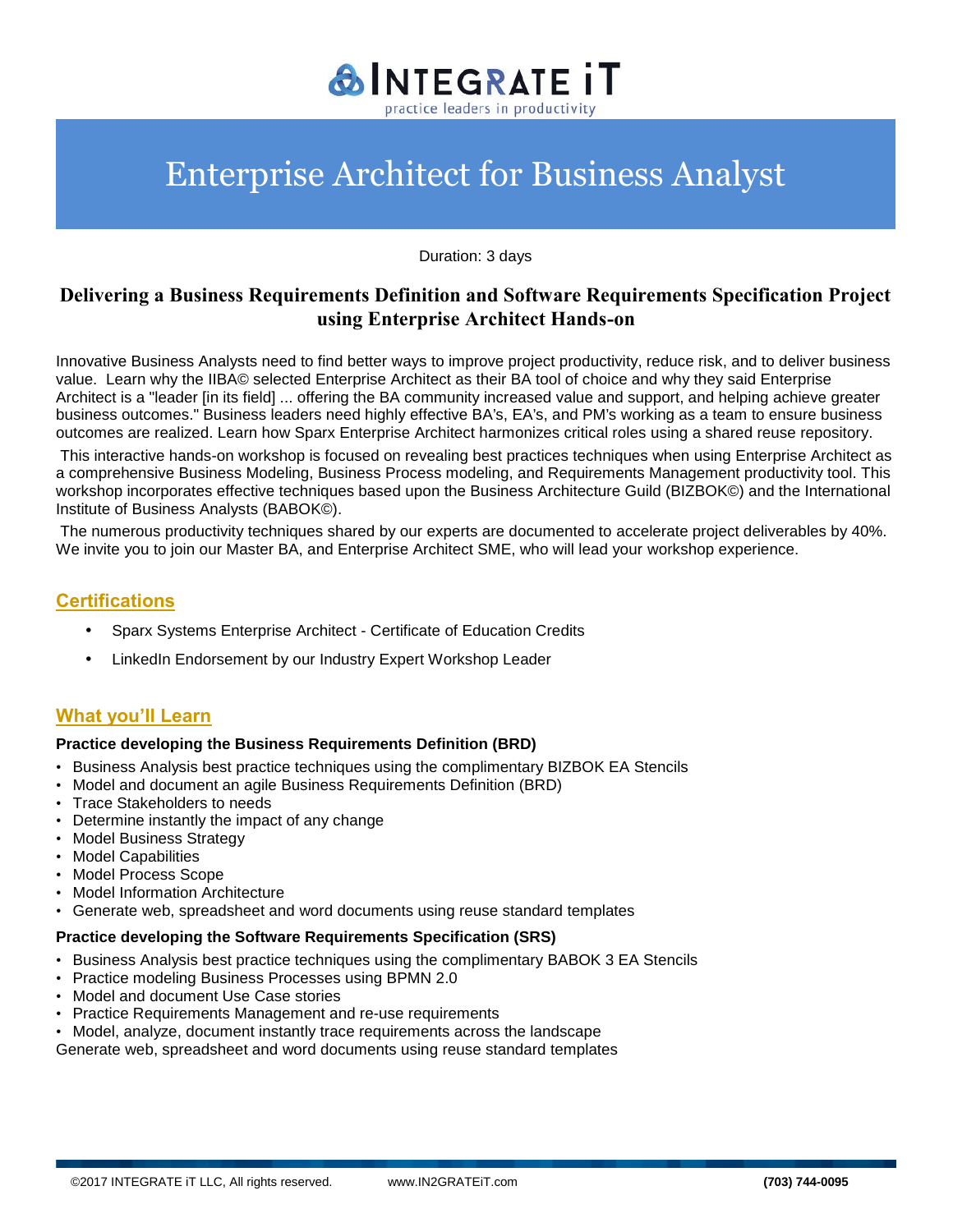

Duration: 3 days

## **Who Needs to Attend**

- All students of Business Analysis
- Business Analysts
- Business Architects
- Enterprise Architects
- Software Engineers
- Project Managers
- QA Testing Analysts

### **Prerequisites**

There are no prerequisites

#### **Follow on Courses**

- Business Architecture Fundamentals
- Use Case Modeling (BA 325)

## **Course Outline**

#### **Getting Started using Enterprise Architect**

- 1 Loading your Course Case Study and EA software
- 2 Getting Started using a full life-cycle tool
- 3 Introductions
- 4 Understanding OMG UML modeling
- 5 Hands-on Workshop What you will model, analyze, and generate
- 6 EDIT Search in Model
- 7 VIEW Project Browser, Traceability
- 8 PROJECT Auditing, Resources, Security, Settings
- 9 PACKAGE –Documentation, Baselines, Code Generation
- 10 DIAGRAM Creating diagrams, Toolbox
- 11 ELEMENT Project Management, Testing, Maintenance
- 12 TOOLS Gap Analysis, Relationship Matrix, Options
- 13 ANALYZER Debug, Record
- 14 EXTENSIONS MDG Technologies
- 15 HELP –Additional Resources

#### **Business Architect**

- 1 Business Architecture best practices
- 2 Select reference models, catalogs, matrices, and diagrams
- 3 Business Transformation lessons learned
- 4 BRD Business Requirements Definition
- 5 Problem Definition
- 6 Business Vision Statement
- 7 Stakeholder Concerns Analysis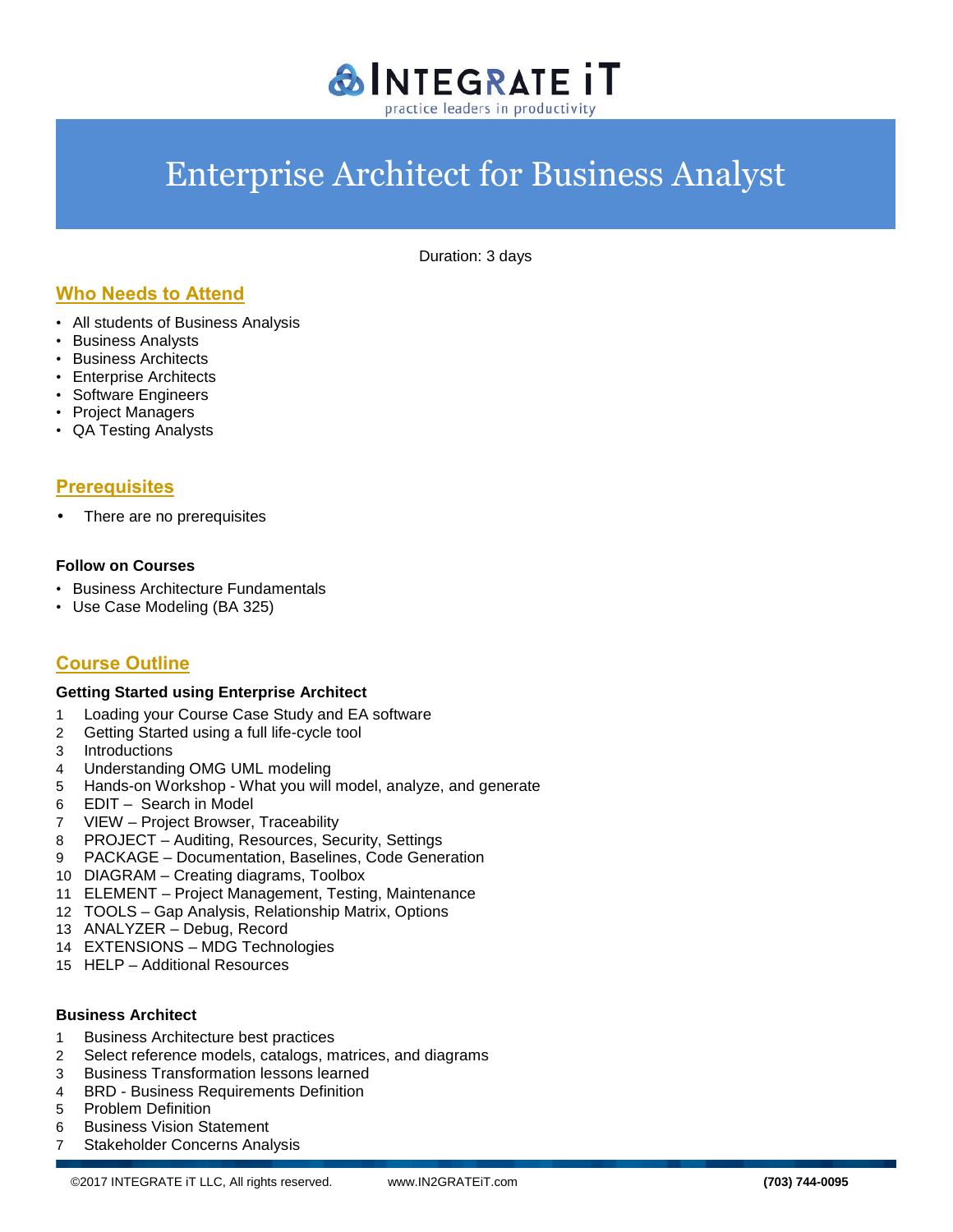

Duration: 3 days

- Business Context
- Capability model
- Process Value Stream
- Process Scope
- Business Collaboration
- Service model
- Conceptual Information model
- Capability to Conceptual Information matrix
- Stakeholders Needs Analysis
- Road Mapping
- Generate BRD website for Stakeholder review

#### **Business Analyst**

- Business Analysis best practices
- Requirements Management
- SRS Software Requirements Specification
- Roles catalog
- System Context
- Process modeling using BPMN 2
- Scope of Work
- Use Case to Roles Matrix
- Modeling Use Case stories
- Writing a Use Case story
- Screen Prototyping
- Data Requirements
- Functional Requirements
- Business Rules
- Non-Functional Requirements
- Logical Data model
- Traceability and impact of change
- Baseline Version Control
- Generating Documentation
- Peer Review

#### **Advanced Enterprise Architect Features**

- Document Tips
- Import CSV documents
- Traceability
- Model Document Packages
- Virtual Documents
- Linked Documents
- Document Generation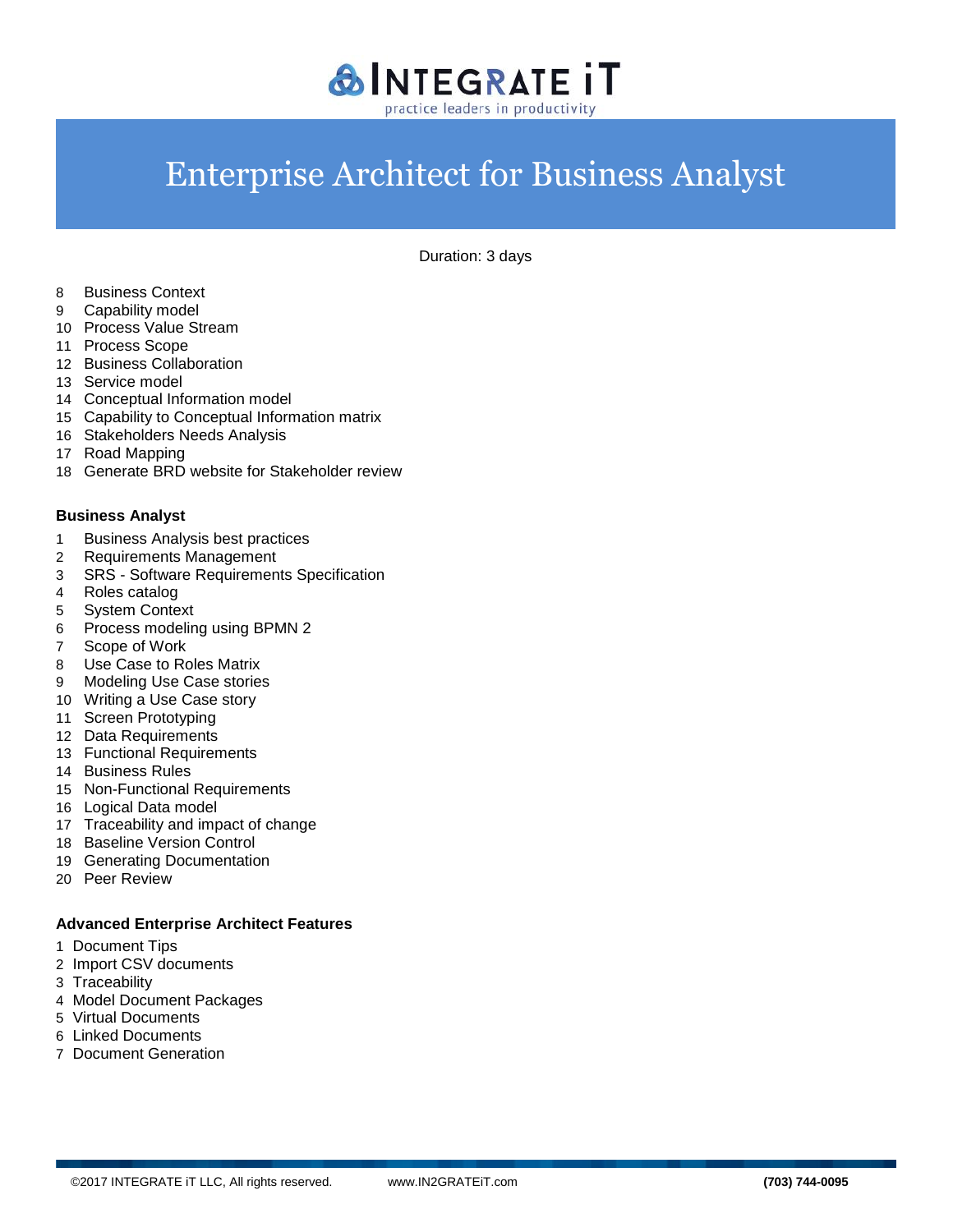

Duration: 3 days

# **Course Take Aways'**

Save time and immediately power up your practice during the course and your next project. Every participant receives the following course handouts:

- Course Guidebook and practice Case study
- INTEGRATED Repository to ensure traceability from Strategy to Operations
- INTEGRATED Toolbox Stencils for BABOK©, BIZBOK©, ITSM©, PMBOK©, and TOGAF©
- Repository Help Screens make Sparx easy to learn and rapid to deploy
- Work Packages Standard Templates to generate documentation
- Pre-built reuse Catalogs, Matrices, Diagram Patterns
- MS Word, MS Excel, and PowerPoint integration and reuse Templates

### **Testimonials**

*"The Business Analyst Toolkits provided by INTEGRATE iT during the course saved twenty business analysts at our Fortune 10 Healthcare company many months of standards work and setup time, we began our critical project immediately after training. There isn't a week that goes by when I'm not using one of the productivity tools to help solve problems, speed things or make my team more productive." Fiona Lindberg, CBAP –McKesson Health Systems, Atlanta, GA*